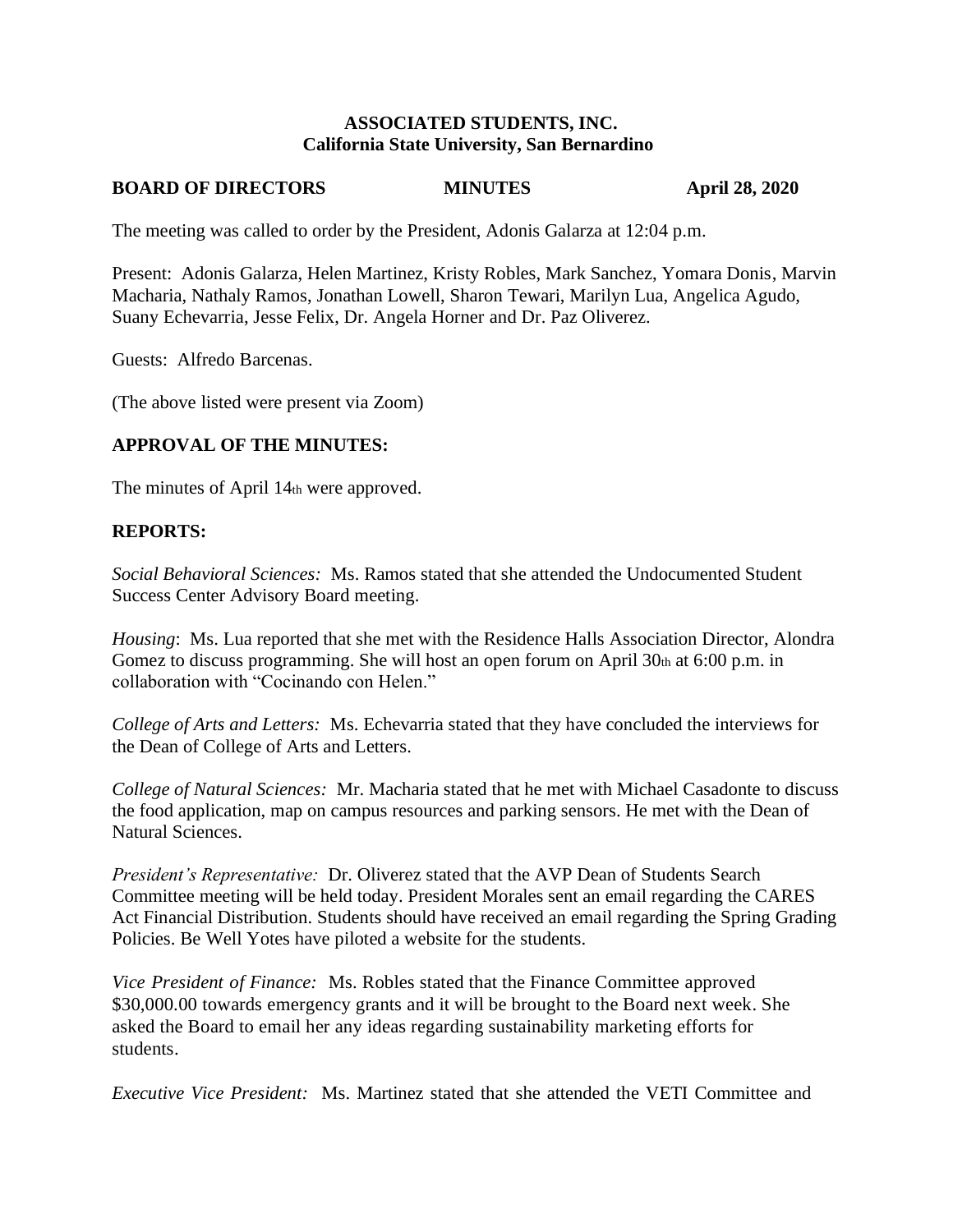Campus Fee Advisory Committee. She attended the Faculty Senate meeting last week. The Title IX Committee is tailoring Title IX programs and services to meet campus needs. They need students to participate on a campus survey regarding Sexual Violence and Harassment on April 29th and on National Denim Day.

*Executive Director*: Mr. Felix stated that his reports can be found in Microsoft Teams if Board members are interested in reviewing them.

*President:* Mr. Galarza stated that he tested positive for COVID-19.

# **ADOPTION OF AGENDA:**

The agenda was adopted.

### **NEW BUSINESS:**

## **BD 56-20 M/S Felix/Donis: Discussion on the 2019-2020 Transition Dinner.**

Ms. Martinez stated that she wanted to gather information on how to celebrate and highlight the ASI team for all their hard work.

Discussion followed with questions from the Board.

Mr. Lowell stated that the dinner should be done virtually.

Mr. Macharia inquired whether or not there is a deadline for the dinner.

Mr. Felix stated that there are no hard deadlines, however, before the term is over would be ideal.

Mr. Macharia inquired if the stay at home order is lifted, will the transition dinner be online or in-person.

Mr. Galarza stated that due to guidelines on COVID-19 it is not recommended to have in-person contact.

Mr. Galarza passed the gavel to Ms. Martinez.

Dr. Oliverez stated that all campuses have the same questions as to what is safe to do and what not to do.

Discussion closed.

## **ANNOUNCEMENTS:**